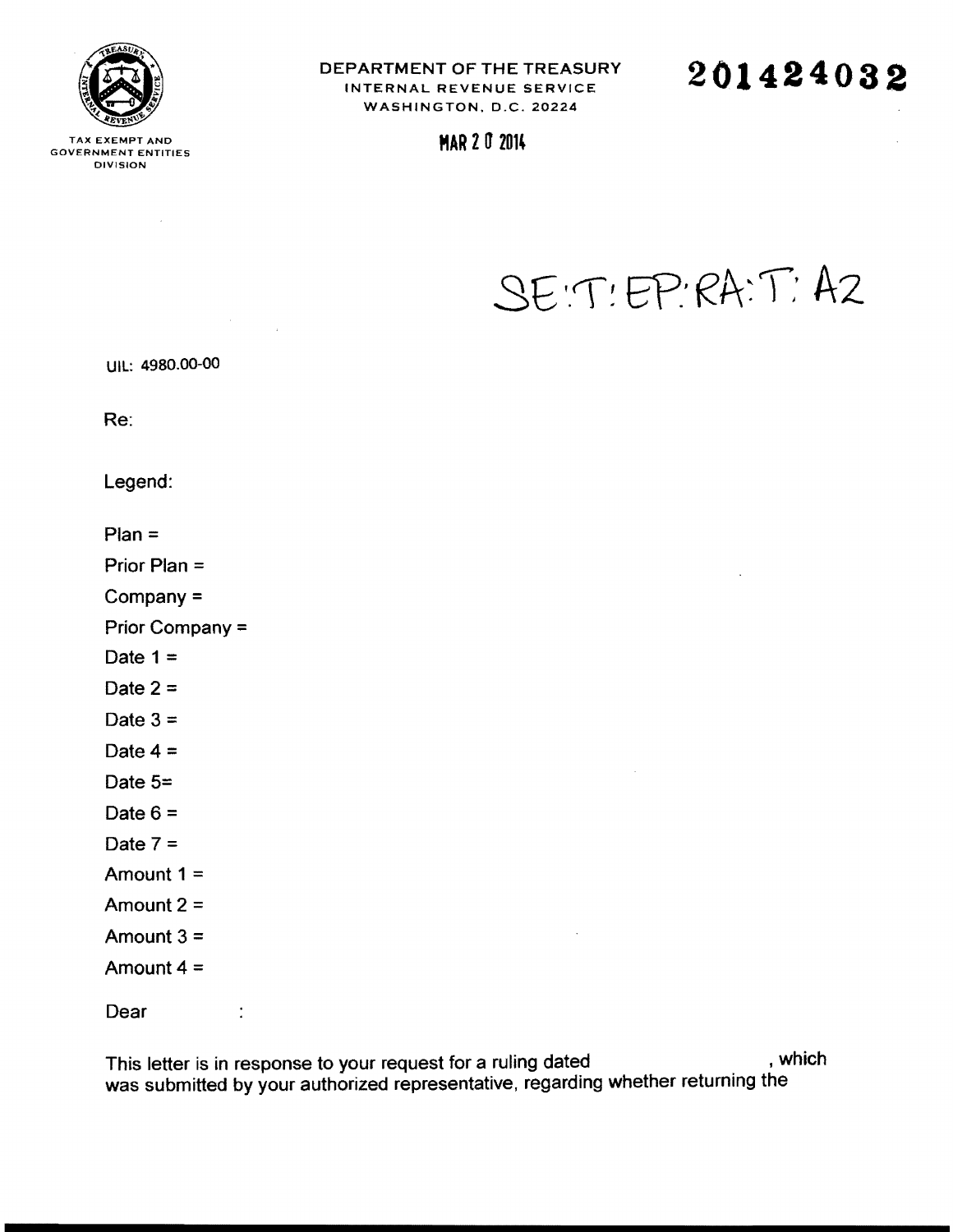Plan's surplus assets after satisfaction of all benefit liabilities upon termination of the Plan to the Company violates section 401(a)(2) of the Internal Revenue Code ("Code") and if the return of such assets constitutes an employer reversion that is subject to the excise tax on reversions of qualified plan assets to an employer under section 4980 of the Code.

The following facts and representations have been submitted:

The Company is engaged in the mining business. On Date 1, the Company purchased certain assets and assumed certain liabilities from the Prior Company. In connection with this transaction, assets and liabilities of the Prior Plan were spun-off and transferred to the Plan. The Company is not related to the Prior Company.

The Plan is a single-employer, defined benefit pension plan. Benefit accruals to the Plan ceased effective Date 2.

The Company terminated the Plan effective Date 3. On Date 4, the Company filed Form 5310, Application for Determination for Terminating Plan, with the Internal Revenue Service ("Service"), requesting a determination letter regarding the qualification of the Plan on its termination. The Service issued a favorable determination letter to the Plan on Date 6.

On Date 5, the Company filed Form 500, Standard Termination Notice Single Employer Plan Termination, with the Pension Benefit Guaranty Corporation ("PBGC"). During the 60-day period following the filing of the notice, the PBGC did not object to the notice for a standard termination.

It was the Company's intention to contribute up to the amount necessary to ensure that there were sufficient assets in the Plan to effect a standard termination. The Company measured the assets and liabilities in the Plan and decided that Amount 1 was needed to fully fund the Plan. On Date 7, the Company contributed Amount 2, which was slightly less than Amount 1, to the Plan. The Company intended to make additional contributions to the extent required following receipt of the outstanding investment proceeds.

The Company later discovered that when measuring the Plan assets, it inadvertently failed to include a money market account in its analysis. The balance of this money market account was Amount 3. If this account had been included in the Plan assets, the Company would have contributed Amount 3 less on Date 7. As a result, not only did the Company not have to make any additional contribution, but the Plan now has a surplus in assets. After all the benefit liabilities in the Plan were satisfied, Amount 4 remained in the Plan trust.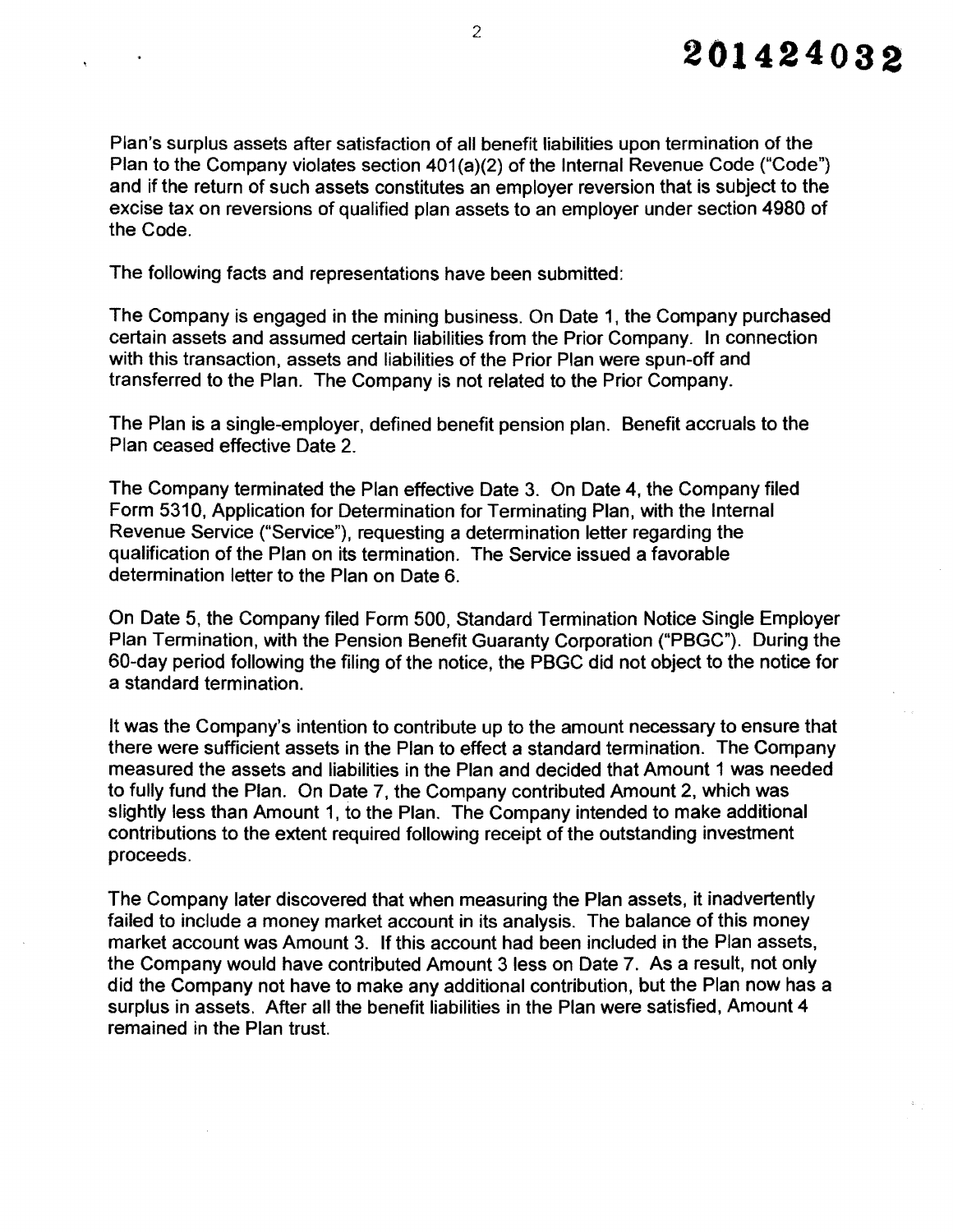2008年

Based on the above facts and representations, you, through your authorized representatives, request the following rulings:

- 1. That the return to the Company of Amount 4 will not violate section  $401(a)(2)$  of the Code; and
- 2. That the return to the Company of Amount 4 will not constitute an employer reversion that is subject to the excise tax on reversions of qualified plan assets to an employer under section 4980 of the Code.

### **Plan Provisions**

Section 4.3 of the Plan document, Return of Contributions, provides that under the following circumstances the contribution may be returned to the Company:

(a) Mistake of Fact. The Trustee shall return to the Company any contribution made under a mistake of fact. The amount that may be returned shall not exceed the excess of the amount contributed (reduced to reflect any loss or depreciation attributable thereto) over the amount that would have been contributed had a mistake of fact not occurred. Any contribution made under a mistake of fact shall be returned within one year after the date of payment.

(b) Condition of Deductibility. The Trustee shall return to the Company any contribution that is not deductible for federal income tax purposes. The amount that shall be returned shall be the excess of the amount contributed (reduced to reflect any loss or depreciation attributable thereto) over the amount that would have been contributed had there not occurred a mistake in determining the deduction. Any contribution conditioned on its deductibility shall be returned within one year after it is disallowed as a deduction.

Section 11.1 of the Plan document, Termination of Plan, provides that the Plan sponsor may terminate the Plan at any time by action of its governing body. Upon termination or partial termination of the Plan by the Plan sponsor, the accrued benefit of all affected participants in the trust fund shall become fully vested and shall be distributed among them and their beneficiaries.

Section 11.2 of the Plan document, Distribution on Termination, provides that the benefit to be provided by the allocations required by the Employee Retirement Income Security Act of 1974 ("ERISA") section 4044 shall be fully vested and nonforfeitable as of the date of such termination of the Plan for distribution to the persons entitled thereto. If any assets remain after such distribution, they shall revert to the Company.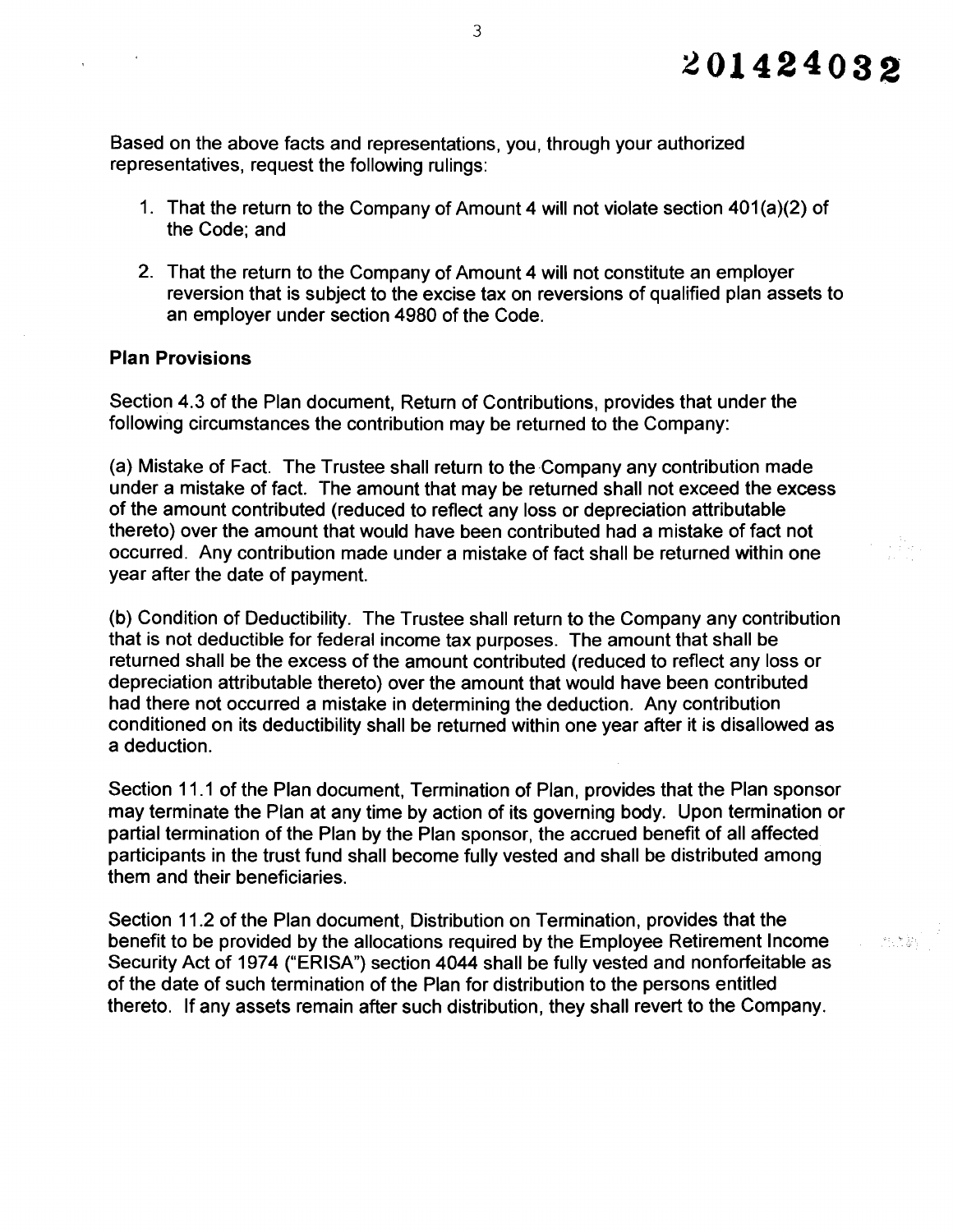# **201424032**

 $\sim 21\,\mu$ 

ar Vict

#### law

 $\sim 100$ 

Section  $401(a)(2)$  of the Code generally prohibits, prior to the satisfaction of all liabilities with respect to employees and beneficiaries under the trust, the diversion of trust assets for purposes other than for the exclusive benefit of the employees or beneficiaries for whom an employer maintains a qualified pension plan.

Section 1.401(a)-2 of the Income Tax regulations ("regulations") provides that section 1.401-2, a regulation promulgated prior to ERISA, provides rules under section 401 (a)(2) of the Code and that regulation is applicable unless otherwise provided.

Section 1.401-2 of the regulations provides rules under section  $401(a)(2)$  of the Code for the impossibility of diversion under the trust instrument. Regulation section 1.401 2(b)(1) provides that the intent and purpose in section 401 (a)(2) of the Code of the phrase "prior to the satisfaction of all liabilities with respect to employees and their beneficiaries under the trust" is to permit the employer to reserve the right to recover at the termination of the trust, and only at such termination, any balance remaining in the trust which is due to erroneous actuarial computations during the previous life of the trust. A balance due to an "erroneous actuarial computation" is the surplus arising because actual requirements differ from the expected requirements even though the latter were based upon previous actuarial valuations of liabilities or determinations of costs of providing pension benefits under the plan and were made by a person competent to make such determinations in accordance with reasonable assumptions and correct procedures related to the method of funding.

Section 403(c)(2)(A) of ERISA, as amended, for which there is no parallel provision of the Code, provides that a contribution which is made by an employer by a mistake of fact may be returned to the employer within one year after payment of the contribution.

Rev. Rul. 91-4, 1991-1 C.B. 57, provides that a pension plan qualified within the meaning of section 401(a) of the Code may contain a provision authorizing return of employer contributions made because of a "mistake of fact" as provided in section 403(c)(2)(A) of ERISA.

Section 4980(a) of the Code provides for a tax of 20 percent on the amount of any reversion of plan assets to the employer from a qualified plan. Section 4980(b) of the Code provides that the tax imposed by section 4980(a) shall be paid by the employer maintaining the plan.

Section 4980(c)(2)(A) of the Code defines the term "employer reversion" to mean the amount of cash and the fair market value of other property received (directly or indirectly) by an employer from the qualified plan.

Section 4980(c)(2)(B) of the Code provides in pertinent part that the term "employer reversion" shall not include (i) except as provided in regulations, any amount distributed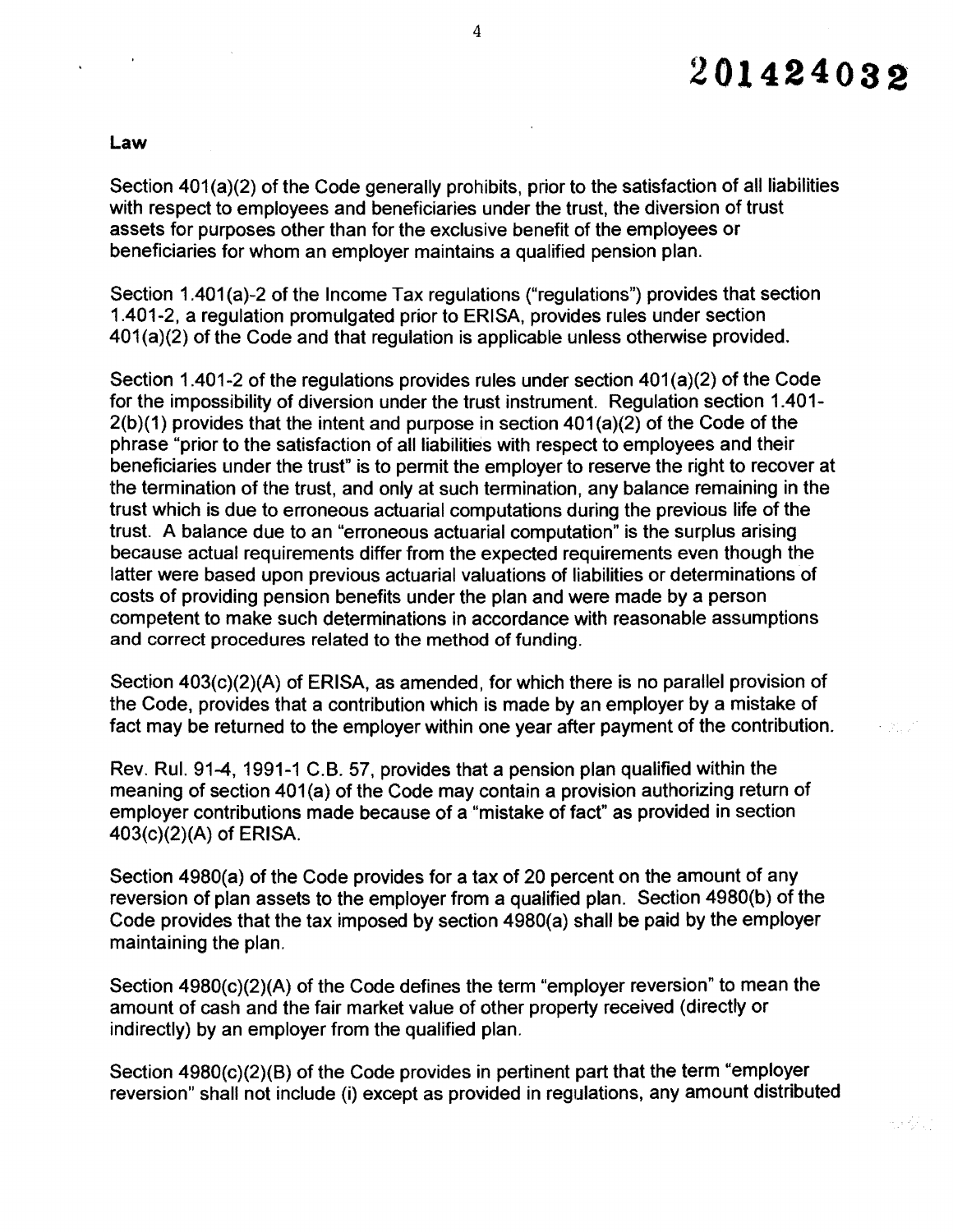to or on behalf of any employee (or his beneficiaries) if such amount could have been so distributed before termination of such plan without violating section 401 of the Code, or (ii) any distribution to the employer allowable under section  $401(a)(2)$  of the Code in the case of a plan other than a multiemployer plan, by reason of mistake of fact, or in the case of any plan, by reason of the failure of the plan to initially qualify or the failure of the contributions to be deductible.

# Analysis

The Company made a contribution of Amount 2 to the Plan in order to effect the standard termination of the Plan. In determining Amount 2, the Company inadvertently failed to take into account a money market account in measuring the Plan assets. That is, the Company used an incorrect asset value in calculating the contribution. As a result, the Company contributed more than needed to the Plan. Therefore, the Company's error in determining the amount of Plan assets was the cause of the Company's contributing Amount 2 to the Plan, and also was the cause of the Plan having a surplus asset of Amount 4 after satisfaction of all liabilities with respect to employees and their beneficiaries under the trust. Such a mistake constitutes a "mistake of fact" as contemplated in section 403(c)(2)(A) of ERISA and section 4980(C)(2)(B)(ii)(II) of Code.

Revenue Ruling 91-4, 1991-1 C.B 57, provides that a plan qualified within the meaning of section 401(a) of the Code may contain a provision authorizing return of employer contributions made because of a "mistake of fact" as provided in section 403(c)(2)(A) of ERISA. As noted above, the Plan contains such a provision.

## Ruling

Thus, with respect to your ruling requests, we conclude as follows:

- 1. That the "excess" contribution made to the Plan based on the incorrect asset value was made because of a "mistake of fact." Therefore, amount 4 would be considered the result of a "mistake of fact" and accordingly may be returned to the Company in accordance with section 4.3 of the Plan and section 403(c)(2)(A) of ERISA within one year the "excess" contribution was made; and
- 2. Section 4980(c)(2)(B)(ii)(II) of the Code provides that the term "employer reversion" does not include, in the case of a plan other than a multiemployer plan, an amount distributed to the employer by reason of mistake of fact. Accordingly, Amount 4 is described in section 4980(c)(2)(B)(ii)(II) of the Code and thus the return of Amount 4 to the Company does not constitute an employer reversion under section 4980 of the Code.

This letter ruling is based on the assumption that the Plan was and is qualified within the meaning of section 401(a) of the Code at all times relevant thereto. It also assumes